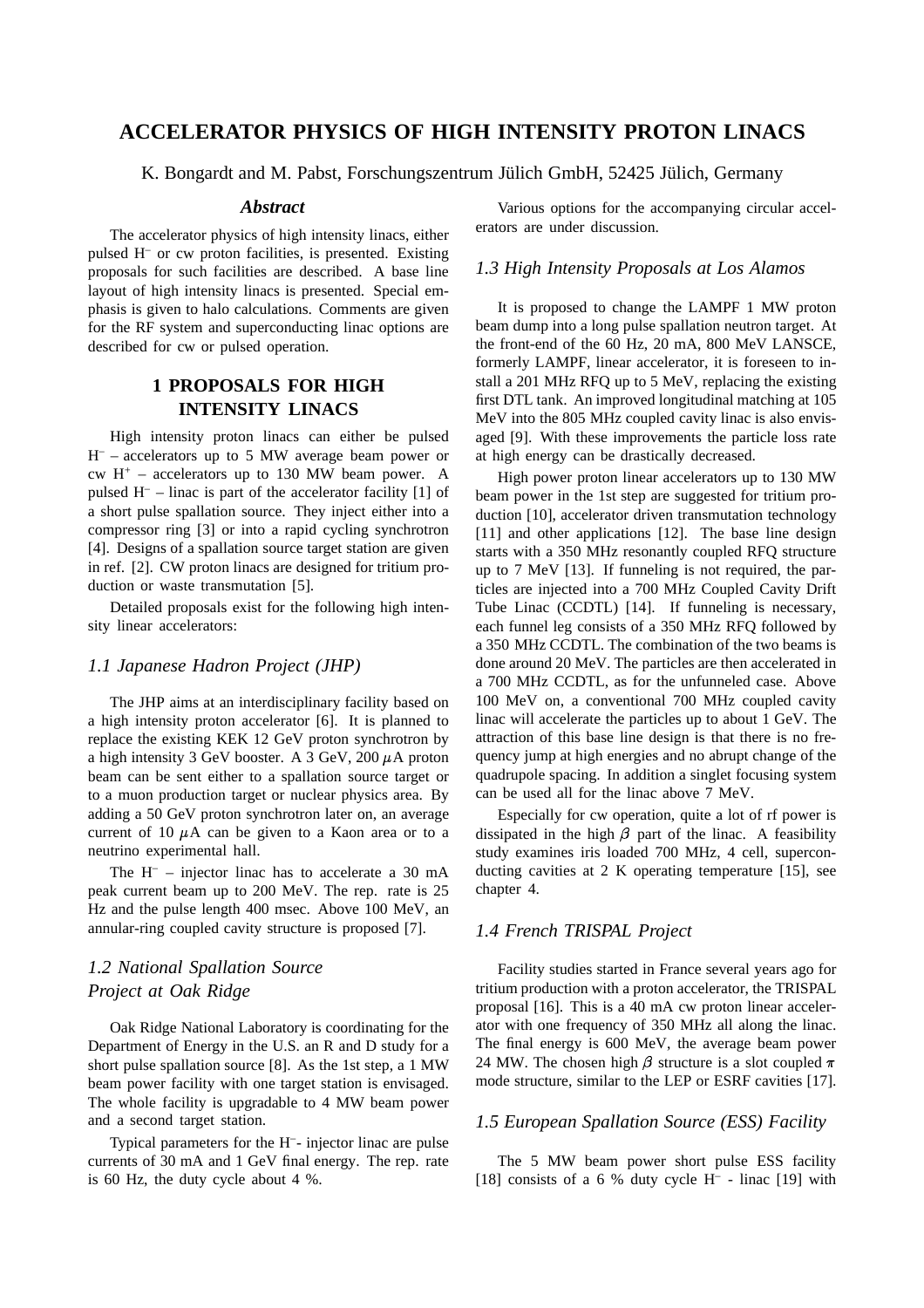1.334 GeV final energy. Two 70 mA  $H^-$  – sources are funneled together at 5 MeV into a 350 MHz DTL. From 70 MeV on a 700 MHz coupled cavity linac (CCL) will accelerate the beam up to the final energy. The superconducting high  $\beta$  option is described below. The pulse compression to less than 1  $\mu$ sec is achieved by two compressor rings in a shared tunnel. A liquid mercury target with horizontal beam injection is foreseen as reference design [2]. About 80 people, working part time, from 6 European countries and 11 participating laboratories are involved in this study, financed for 2 years by the European Community. The final report will be ready by fall '96.

# **2 BASE LINE LAYOUT OF HIGH INTENSITY LINACS**

The dominating design features of a high intensity linac, either pulsed or cw, is to bring particle losses at high energy down to about 1 W/m. This corresponds to loss rates below  $10^{-7}$ /m, exceeding the presently achieved figures by orders of magnitude. Therefore the linac design is determined by approaching this loss figures, not by minimizing either capital cost and/or operating cost. All accelerator sections have to be designed to be far away from the space charge limit.



Fig. 1 ESS linac layout: IS: ion source, CH: chopper, FU: funneling, BR: bunch rotator

As an example, the layout for the ESS 5 MW H– injector linac is shown in Fig.1. Both RFQs operate at 175 MHz followed by a conventional 350 MHz drift tube linac up to 70 MeV. The high  $\beta$  coupled cavity linac operates at 700 MHz. Different from a proton linac is a bunched beam chopping line at 2 MeV between two 175 MHz RFQ structures and a bunch rotation cavity at the linac end. For achieving loss free ring injection, the linac pulse has to be chopped at the ring revolution frequency and the energy spread has to be reduced by the bunch rotator [20].

### *2.1 Low Energy Front End*

The ion source requirements of up 100 mA cw proton current or 70 mA, 10 % duty cycle H– current cannot be met with existing ion sources. R and D prototype programs are going on worldwide [21]. For negative ions, neutralization effects in the beam transport system between the ion source and the 1st RFQ also have to be considered [22]. A bunched beam transfer line at about

2 MeV is a good solution for a clean chopped beam with sharp edges and small longitudinal emittance increase. The fast chopping element [23] and the mandatory collector afterwards are located in drift spaces, obtained by a triple waist design in all 3 directions [24].

The use of a funneling scheme at somewhat higher energies implies a second bunched beam transfer line, but relaxes the constraints on the chopping line and the ion sources considerably. The peak current per ion source is halved and the 1st RFQ operates at a lower frequency. Low frequencies are preferred for both lines, as the available free drift space without bunching is proportional to the bunching wavelength. If there is no frequency jump envisaged for the high  $\beta$  structure [10], special attention has to be given to both bunched beam transfer lines, now at higher frequencies.

# *2.2 High Accelerating Structures*

The high linac is the most expensive part of the whole linac for both the capital cost and the operating cost. Optimization of the accelerating gradient leads to about 1.3 MV/m for cw operation [5] and about 2.8 MV/m for pulsed operation at 10 % duty cycle [25]. For technical designed linacs, including focusing quads and diagnostic elements, these values correspond to an average energy gain of 1 MeV/m and 2 MeV/m respectively. The corresponding RF system is described below.

## *2.3 ESS Beam Loss Calculations*

The high  $\beta$  linac is on the other hand the most sensitive part concerning particle losses. One way to avoid the generation of halo particles outside the dense beam core is to design the linac in a non space charge dominated regime [26], proposed for the ESS coupled cavity linac. Transverse focusing is provided by doublets after every second tank. By decreasing the transverse tune, even for 214 mA bunch current at 700 MHz, the transverse and longitudinal tune depression are about 0.8. Less than 10 % rms emittance growth is observed. More important for beam losses are the reduced number of halo particles outside the dense core.

Fig. 2 displays the ratio between the total emittance and the rms emittance in one transverse direction along the ESS coupled cavity linac from 70 MeV to 1.334 GeV. Based on 50000 fully interacting particles, the input distribution with a 'hard' edge develops along the linac into a distribution with some 'soft' edge. Less than  $10^{-3}$  particles are outside this 'soft' edge. The observed oscillations are probably due to mismatch caused by the change of the cell length and the number of cells per tank. These halo particles are oscillating radially through the core. Their number is constant and their phase space trajectories are bounded after 500 MeV. Therefore, use of scrapers seems possible at intermediate energies. For a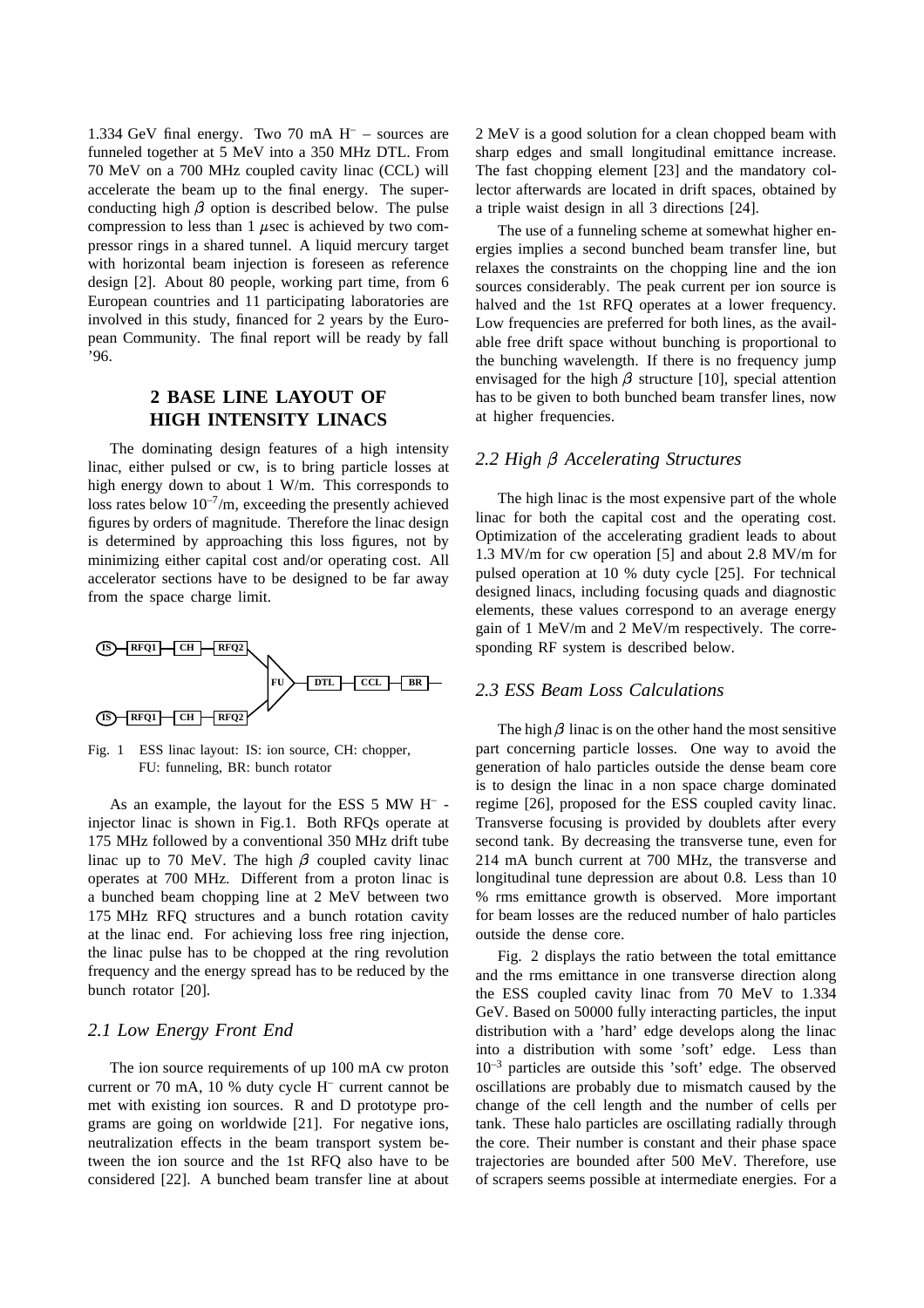matched input beam to the ESS coupled cavity linac,  $10^{-5}$ particles are expected outside 1 cm radius after scraping. The aperture radius is 2.2 cm for the ESS coupled cavity structure.



Fig. 2 Ratio between total emittances and rms emittances in one transverse plane. Curves (top to bottom) correspond to 100%, 99.99%, 99.9%, 99%, 90% emittances.

The injection energy energy into the ESS CCL is chosen equal to 70 MeV, well below the neutron production threshold of about 120 MeV. Longitudinal halo particles created by the frequency jump between DTl and CCl, will have more than one synchrotron oscillation up to 120 MeV.

Halo studies and chaotic beam behavior for space charge dominated designs are discussed in [27].

#### *2.4 High Transfer Line*

The transfer line after a high intensity proton linac can be quite long and complicated due to either target illumination requirements [5,10] or to matching conditions for loss free ring injection [20]. In most cases it is neither possible nor necessary to keep the beam bunched. Space charge forces are small but still effective in a long transfer line. For loss free injection into a circular machine, the energy spread of the linac bunches has to be reduced by placing a bunch rotator some distance behind the linac.

Due to space charge forces, the rms energy spread is increased by a factor of 2 along the 130 m long 1.334 GeV ESS transfer line with 214 mA bunch current. A bunch rotator is positioned after the first 70 m. Some filamentation in the longitudinal and transverse planes is observed. For loss free ring injection into the ESS compressor rings, there should be less than  $10^{-4}$  particles outside an energy spread of ±2 MeV. Uncorrelated amplitude and phase of  $\pm 1$  % and  $\pm 1^{\circ}$  respectively will cause an oscillation of the beam center of 0.6 MeV [25]. As the energy spread collimation has to be guaranteed for all bunch currents including much larger RF tolerances during the start-up period, an achromatic bending system is installed after the bunch rotation cavity [18,20].

Without a bunch rotator, due to the continuous increase of the bunch length, the influence of a conducting pipe has to be considered for a bunch length larger or equal to the pipe radius. The conducting pipe slows down the debunching process, but enhances longitudinal filamentation. Space charge forces are getting less and less important. The starting distributions by are effected by space charge along the 1st part of the transfer line.

### **3 RF SYSTEMS**

For cw and for pulsed operation, R and D work is going on to establish more efficient rf amplifiers and power supplies. For frequencies above 700 MHz, Multi Beam Klystrons with about 6 MW rf peak power and more than 65 % rf efficiency are proposed [28].

A new developed cost effective, reduced in size, high efficient power supply known as a bouncer modulator can be used for pulsed operation [29]. This modulator has delivered 10 MW dc power for 2 msec, 1 Hz repetition rate with 85 % efficiency. Two of these modulators are used for the 500 MeV electron beam TESLA Test Facility at DESY [30].

Based on this design, a layout is made for a modulator delivering 3 MW dc power for 1.2 msec at 50 Hz repetition rate. The ac to dc efficiency is about 85 %, the pulse flatness better than  $\pm 0.5$  % [31]. This relatively small in size modulator is connected to a 2 MW peak rf power klystron. Very cost attractive is the possibility of connecting two of the klystron to one 6 MW dc power modulator. If one klystron fails, the pulse flatness is still better than  $\pm 1$  % after reconnecting the damaged transmitter. For spallation sources, this type of modulator also allows a dual mode operation. Here e.g. every fifth pulse is enlarged in time and the 60 % beam chopping is not applied. Such a 'double' bouncer modulator has two independent bouncer circuits, but one common high voltage platform. The pulse flatness is about  $\pm 1.5$ % for the large pulse, which is acceptable as this pulse is sent directly from the linac to a 'long' pulse target station without being compressed.

Attention has to be given to the rf control system. For H– – injector linacs uncorrelated amplitude and phase errors have to limited typically to  $\pm 1$  % and  $\pm 1^{\circ}$  respectively, due to intolerable oscillation of the beam centre at the linac end. In addition transient effects at high beam loading and field drop due to beam chopping have to be considered. By applying a fast feedback and feed forward system, the rf-system of the Los Alamos Ground Test Accelerator (GTA) has achieved the quoted values [32,33]. Similar rf tolerances have to be fulfilled for the high intensity upgrade of the GSI accelerator facility [34].

The strict amplitude and phase tolerances are counteracting in same respect the use of high power Multi Beam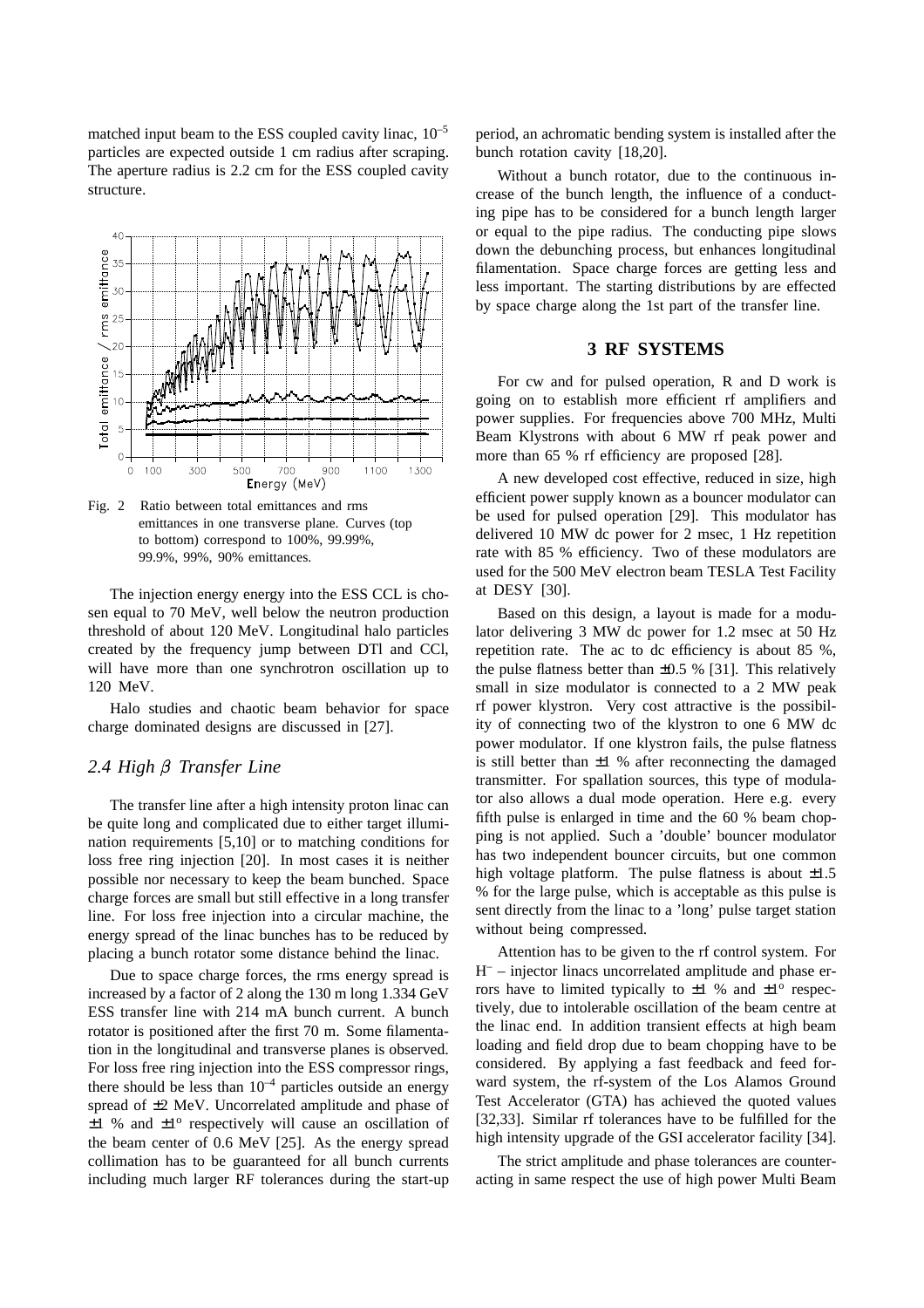klystrons, as power splitting is mandatory here. For the ESS linear accelerator, a more conservative approach is chosen of using a large number of small conventional 2 MW peak power klystrons. Only 2 accelerating tanks are connected to one klystron. 30% additional RF power is foreseen for control purpose. Under discussion are also solution for a 4 MW peak power klystron feeding for four accelerating cavities. Doubling the number of cells per tank is not recommended, as the field unflatness is proportional to the square of the cell number.

For cw proton accelerators up to 100 MW beam power cooling problems and rf feeder line arrangements have to be considered in addition [5,11].

For the Los Alamos cw APT linac, a 700 MHz 1 MW klystrode with more than 65 % rf efficiency is developed together with industry and patented at this moment [10]. A front-end 40 MeV test facility is proposed for cw operation up to 100 mA [12]. Evaluated will be the reliability and availability of components and systems.

### **4 SUPERCONDUCTING HIGH LINAC**

Superconducting cells are a very interesting option for the high  $\beta$  linac. Superconducting cavities are now being routinely used in many accelerators [35]. Experience gained during building these machines strongly suggests that rf superconductivity is approaching mature technology, even if it is still from its limit. In order to accelerate a high intensity proton beam from 100 MeV to about 1.3 GeV, various technical and physical difficulties have to be overcome, which are not existing in the acceleration of low intensity relativistic electron beams [25].

The cell length varies by a factor 2.5 along the high  $\beta$  proton linac. For a technical linac layout without any abrupt change of the focusing structure, the average filling factor is less than 0.5. As the pulse current can be around 100 mA for high intensity proton linacs, the input power coupler requires special attention. Peak power levels can be greater than 400 kW, exceeding the present performance data obtained so far with beam [35].

For the 100 mA cw APT proton linac, a 4 cell 700 MHz superconducting cavity at 2 K is proposed [10,15]. Cold singlet focusing quads are placed after each cavity inside the cryostat. By limiting the accelerating gradient to 5 MV/m, which corresponds to 120 kW power per coupler, the average energy gain is 1 MeV/m. Only three different cavity length are suggested which require transverse and longitudinal matching sections in between. Four cavities, with two input couplers each, connected to a 1 MW klystron, still met the  $\pm 3\%$  amplitude and  $\pm 5^\circ$ phase error requirements. A detailed comparison with a 700 MHz, cw, room temperature coupled cavity linac is given in ref. [37].

The shape of a unstiffened superconducting iris loaded cavity at  $\beta$  = 0.4, corresponding to 85 MeV kinetic energy. is not optimised for vacuum requirements [36]. A stiffened 4 cell 700 MHz cavity has sufficient strength to resist vacuum load and has a minimal mechanical resonant frequency of 110 Hz. Los Alamos plans to build single cell superconducting cavities for  $\beta$ =0.48 and  $\beta$ =0.71 for the APT project. The objective is to demonstrate the physics performance of the cavities and to develop fabrication and joining techniques applicable to multi cell cavities.

For the high  $\beta$  part of the 10 % duty cycle ESS linac, a more advanced 5 cell 700 MHz superconducting structure is proposed [38]. Transverse focusing is applied by doublets after every second cavity. The cell length varies according to the  $\beta$  value. For an accelerating gradient of 10 MV/m inside the cavity, the average energy gain is about 4 MeV/m compared to 2 MeV/m for a conventional room temperature linac. The peak power per coupler is about 400 kW at the high  $\beta$  end. The number of cavities, with two input couplers each, connected to one klystron is under discussion. Due to the pulsed operation, special attention has to be given to the dynamic Lorentz force detuning. For a gradient of 10 MV/m, we have 4 % amplitude and 9<sup>o</sup> phase error in open loop response during the 1.2 msec long beam pulse. A 100  $\mu$ sec long gap between the two beam pulses for filling the two ESS accumulator rings causes further complications. Multi coupler systems need attention for frequency shift due to microphonic noise of the connected cavities.

A 8 mA, pulsed 500 MeV electron linac with 1.3 GHz superconducting cells, the TESLA test facility, is under construction at DESY [30]. The first beam is expected at the end of 1996. 16 power couplers are connected to one klystron. At the design gradient of 25 MV/m, the peak power per coupler is 200 kW. Analog and digital feedback and feedforward systems are designed to keep amplitude and phase errors within an acceptable limit [39].

### **ACKNOWLEDGEMENT**

Greatly acknowledged is the cooperation of many colleagues for providing us with detailed informations about their projects. We thank our members of the ESS linac and ring group for many stimulating and fruitful discussions. Thanks are given to H. Lengeler for his advice in understanding pulsed superconducting linacs. Special thanks G. H. Rees for clarifying the longitudinal halo system and to A. P. Letchford for critical proof reading.

#### **REFERENCES**

- [1] A. Jason, "Linac Driven Spallation Sources", Proc. Particle Accelerator Conf., Dallas, 1995
- [2] T. A. Broome, "High Power Targets for Spallation Sources", these proceedings
- [3] G. H. Rees, EPAC 1994, London, p. 249
- [4] P. J. Bryant, "Synchrotron-Driven Spallation Sources", same as ref. 1
- [5] G. Lawrence, "Transmutation and Energy Production with High Power Accelerators", same as ref. 1
- [6] JHP Plan Working Group, Dec. 1995